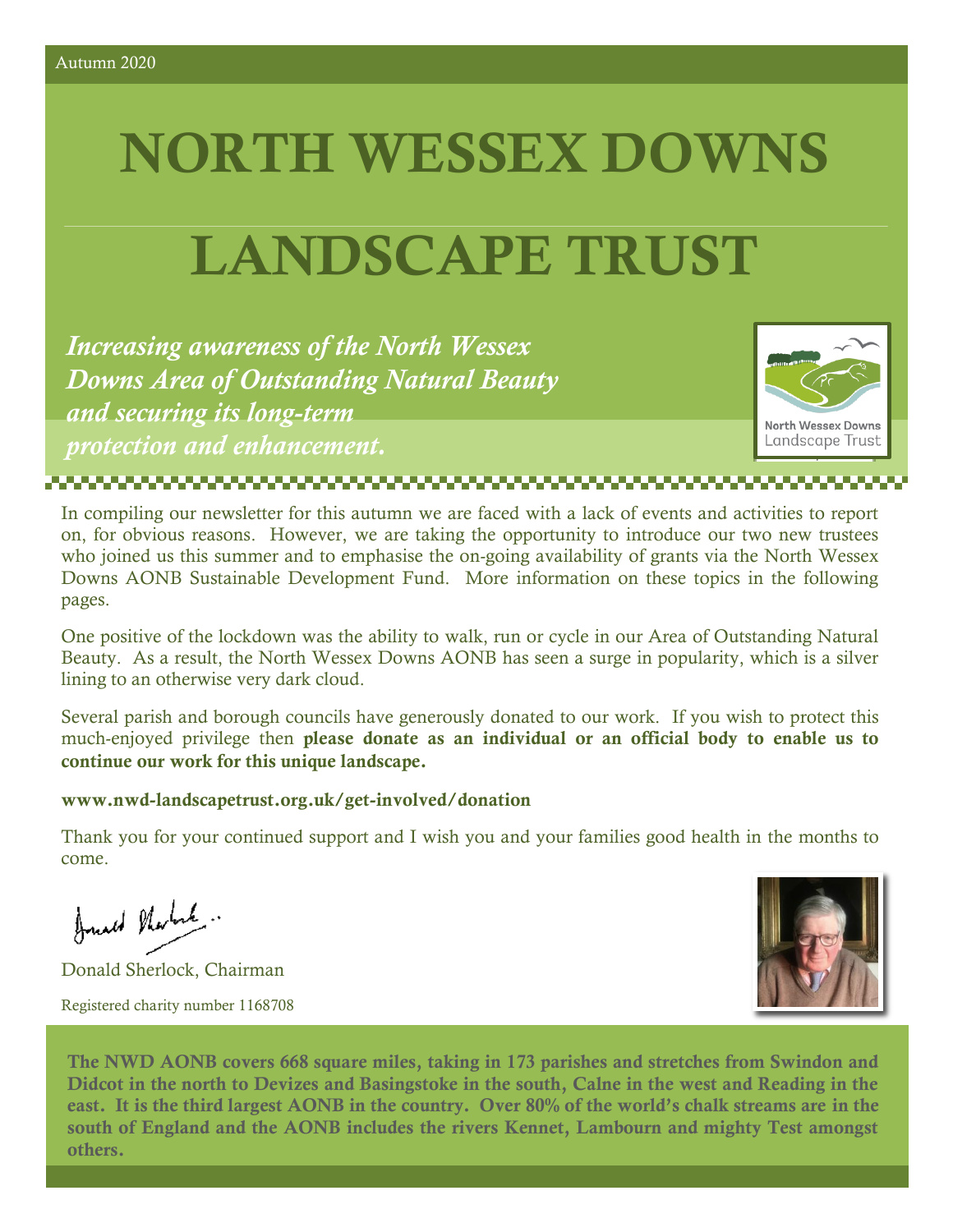

### Meet Our New Trustees

#### Susie Brew

Having lived in London and worked in a management consulting firm, Susie moved 15 years ago to Wiltshire in the North Wessex Downs AONB. During this time, she has volunteered as a parish councillor and secretary of the Wilton Windmill Society. She is currently coordinator for the Pewsey Community Area Partnership and the Pewsey Vale Tourism Partnership.

### Peter Lemon

Peter has been managing farmland and the environment in the NWD AONB for the past 55 years. He and his family instigated the restoration of the 1821 Wilton Windmill, resulting in the only flour-producing windmill in South West England. He has been instrumental in the introduction of essential land management changes over the last half a century.

We are delighted to welcome Susie and Peter on to the board of trustees, they both will bring with them a great knowledge and experience to different aspects of our work, for which we are very grateful.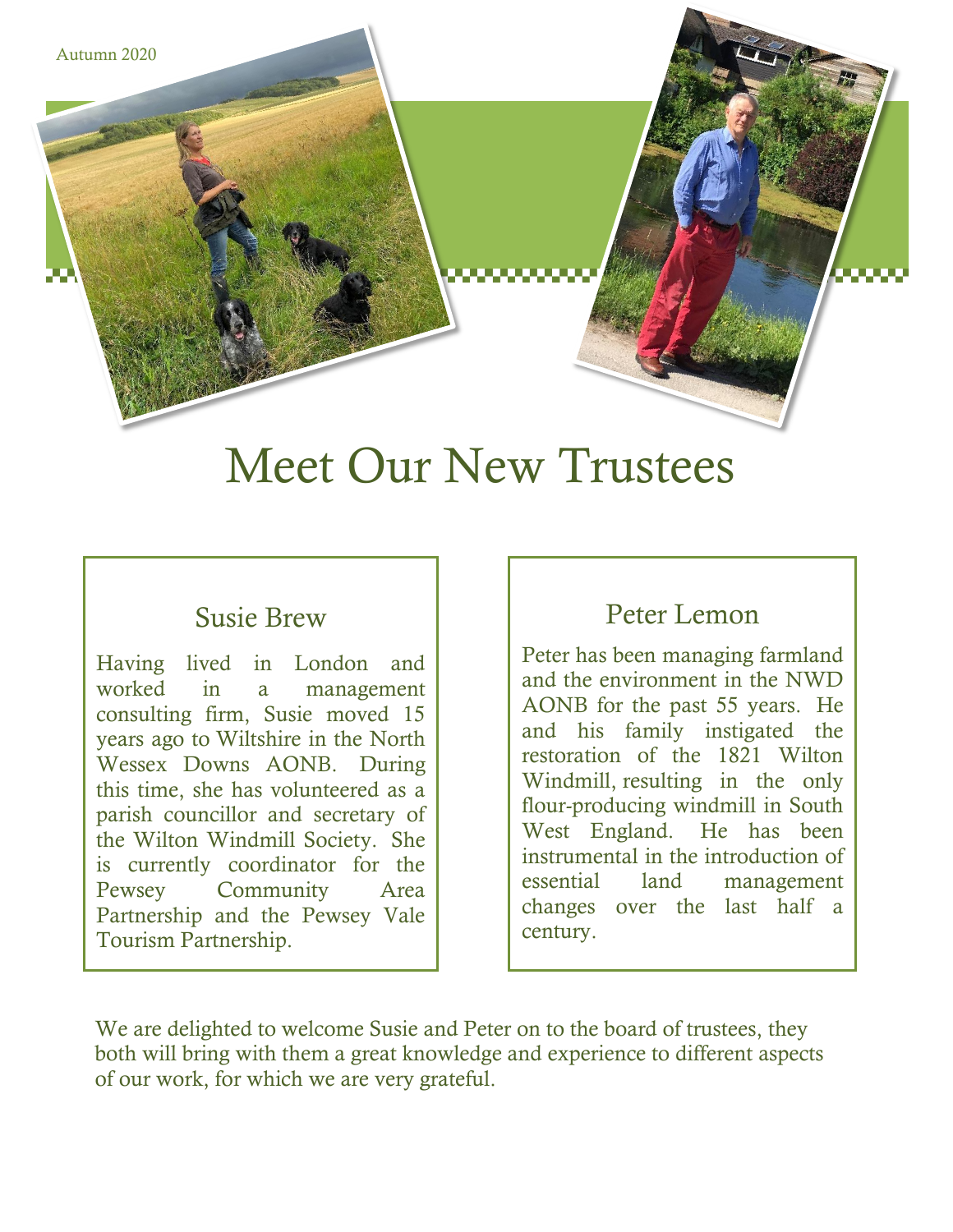Autumn 2020

### Sustainable Development Fund



As mentioned earlier, the North Wessex Downs AONB Sustainable Development Fund remains available for qualifying environmental and community projects within the NWD AONB. With the pandemic, undertakings have taken longer to prepare and process, so sadly we have no completed projects to highlight for this edition. However, there are several schemes in the pipeline and we would welcome further applications to add to the growing list of successful projects as illustrated above.

For further information, guidelines and application details, please go to:

**www.nwd-landscapetrust.org.uk/ our-work/grants-funding**

"Receiving the SDF grant made all the difference and we were able to get on with planting last winter"

Dr. Jemma Batten

Black Sheep Countryside Management Marlborough Downs Space for Nature Historic Clumps Renewal